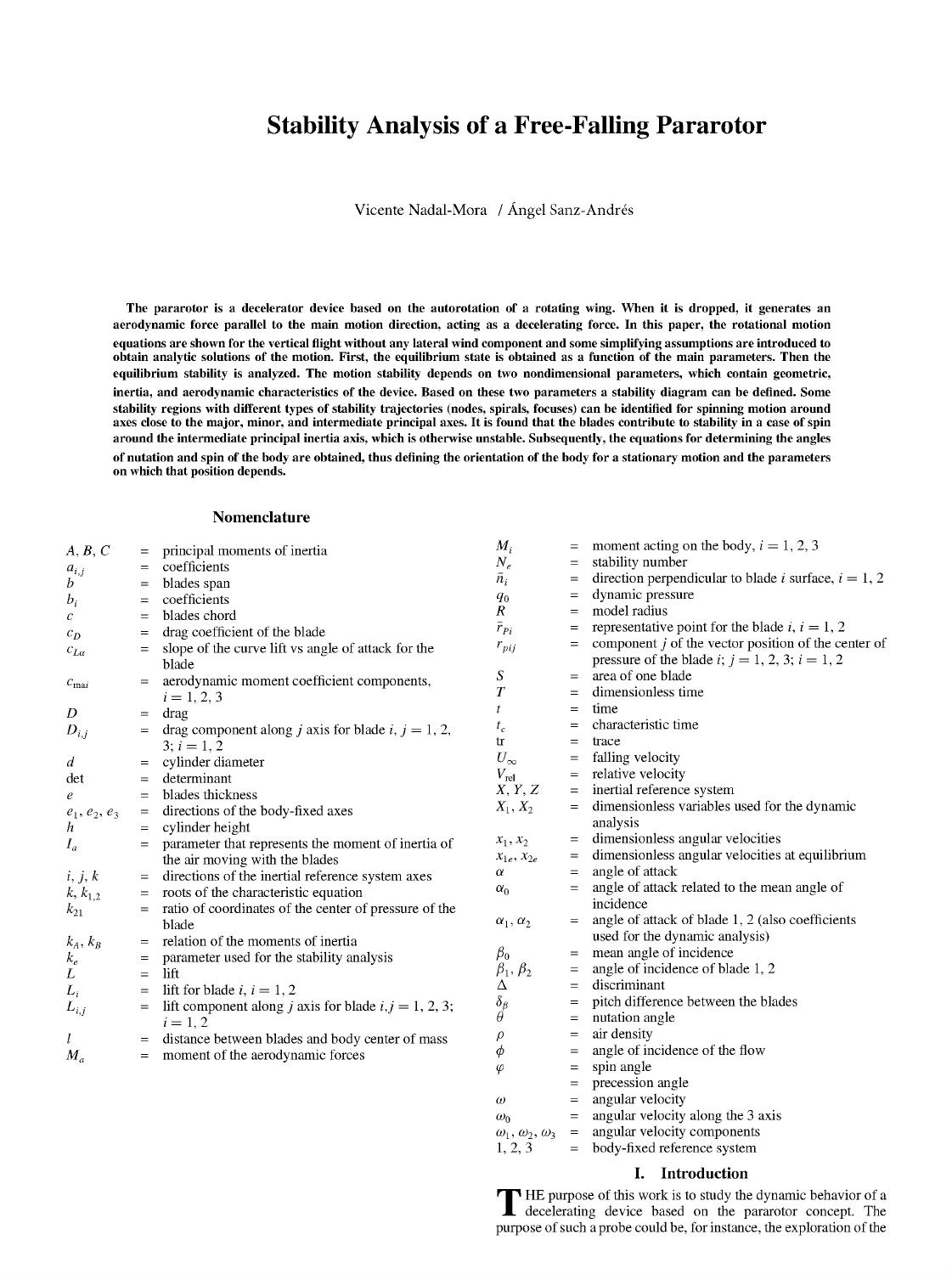atmosphere and the measurement of the atmospheric conditions around airports for aviation operations support or the exploration of planetary atmospheres.

Actually, there are many devices that perform tasks such as measuring winds, emissions, and atmospheric parameters for aviation support. Each of them has their own advantages and drawbacks. There are not systems that could, on their own, measure all the parameters and cover the required three-dimensional space: radar, balloon, parachute, network of anemometers, etc. The pararotor could contribute to this set of systems with its own capabilities. Knowing the behavior of the pararotor, i.e., aerodynamics, dynamics, etc., it would be possible to know how to handle the system parameters to attain desired movement characteristics. As a result, it would be possible to know the place where the system could be inserted into the integrated terminal weather system.

The pararotor flies in the so-called autorotation regime. Aerodynamic forces are generated taking out energy from the fluid flow. These forces produce a fast rotation motion, a large rotation speed. This motion induces a large lift on the rotating blades, which is seen as a net aerodynamic drag acting on the body.

Although the autorotation regime is widely known for applications in helicopters, the problem studied here is different due to the small aspect ratio of the pararotor blades. In this case, the aspect ratio is about one, so the aerodynamic concepts developed for helicopters cannot be applied. For transportation requirements, the wings should be folded over the main body of the probe, which is cylindrical in shape, and the height of the body is limited for gyroscopic stability reasons, therefore, the aspect ratio is limited.

Before continuing, let us consider first the existing methods for decelerating the fall of bodies in the atmosphere reported in the literature. Parachutes are a widely known example. They have limitations that make it interesting to look for alternatives, like the use of wings or asymmetries to generate a rotation movement and thus lift in the rotating surfaces. That way, drag in the falling direction of the rotating body is increased and, sometimes, stability too. Balloons are widely used too for transportation of sensors to measure atmospheric parameters. They are cheap to operate and can carry heavy payloads at high altitudes, but they are slow and their trajectory is affected by lateral winds.

Among the studies performed concerning the deceleration and control of falling of bodies, there are those carried out by Shpund and Levin [1-4] in the area of rotating parachutes. Karlsen et al.[5] worked on winged bodies for submunition applications. They reported on the advantages of the pararotor over the parachute: lower sensitivity to lateral winds, parachute deployment problems, lower precession movements, and higher falling velocity.



Fig. 1 System geometry. *X*, *Y*, *Z*, inertial reference system; 1, 2, 3, **body-fixed reference system;**  $\psi$ **, precession angle;**  $\theta$ **, nutation angle;**  $\varphi$ **, spin angle;** *!***, angular velocity.** 

The flight of samara wings has similarities with pararotors. Seter and Rosen [6,7] have studied numerically the influence of different parameters on samara flight stability. Crimi [8] has studied a rotating body with only one wing for submunition applications. He searched for a body that performed periodic movements. However, in these papers, there is no information about the behavior of a body with rotating wings like the one presented here and, to the authors' knowledge, there is no more closely related information in the literature.

The work performed and reported in this paper is structured as follows: in Sec. II, the motion equations for a cylindrical body with two identical blades that rotates and falls vertically at uniform velocity are developed, then a stability analysis is presented; in Sec. III, the allowed stability regions for spinning motion around axes close to the major, minor, and intermediate principal axes are described; in Sec. IV, the body attitude determination is shown; in Sec. V, a numerical example has been included; finally, conclusions on the results of the work are presented.

# **II. Mathematical Model. Rotational Motion Equations**

The system analyzed consists of a cylindrical body with two identical blades that rotates at angular velocity  $\bar{\omega}$  and falls vertically at uniform speed  $U_{\infty}$ . The geometry is defined in Figs. 1 and 2. The body-fixed reference system 1,2,3 has its origin at the center of mass and directions  $e_1$ ,  $e_2$ ,  $e_3$ . The axes 1, 2, 3 are principal axes of the body. The inertial reference system is X, *Y,* Z; its axes have the directions *i, j, k.* The blades are located on the plane 1, 2.

Euler's equations are

$$
\dot{\omega}_1 - \frac{B - C}{A} \omega_2 \omega_3 = \frac{1}{A} M_1 \tag{1a}
$$

$$
\dot{\omega}_2 + \frac{A - C}{B} \omega_1 \omega_3 = \frac{1}{B} M_2 \tag{1b}
$$

$$
\dot{\omega}_3 - \frac{A - B}{C} \omega_1 \omega_2 = \frac{1}{C} M_3 \tag{1c}
$$

The aerodynamic forces that act over the blades 1 and 2 can be written as

$$
\frac{\bar{L}_1}{q_0 Sc_{La}} \simeq \left(-\beta_1 + \frac{\omega_2}{\omega_3} + \phi\right) \left\{\phi + \frac{\omega_2}{\omega_2/\omega_3}\right\} \tag{2a}
$$



Fig. 2 P1 blade, as seen from the 1 axis.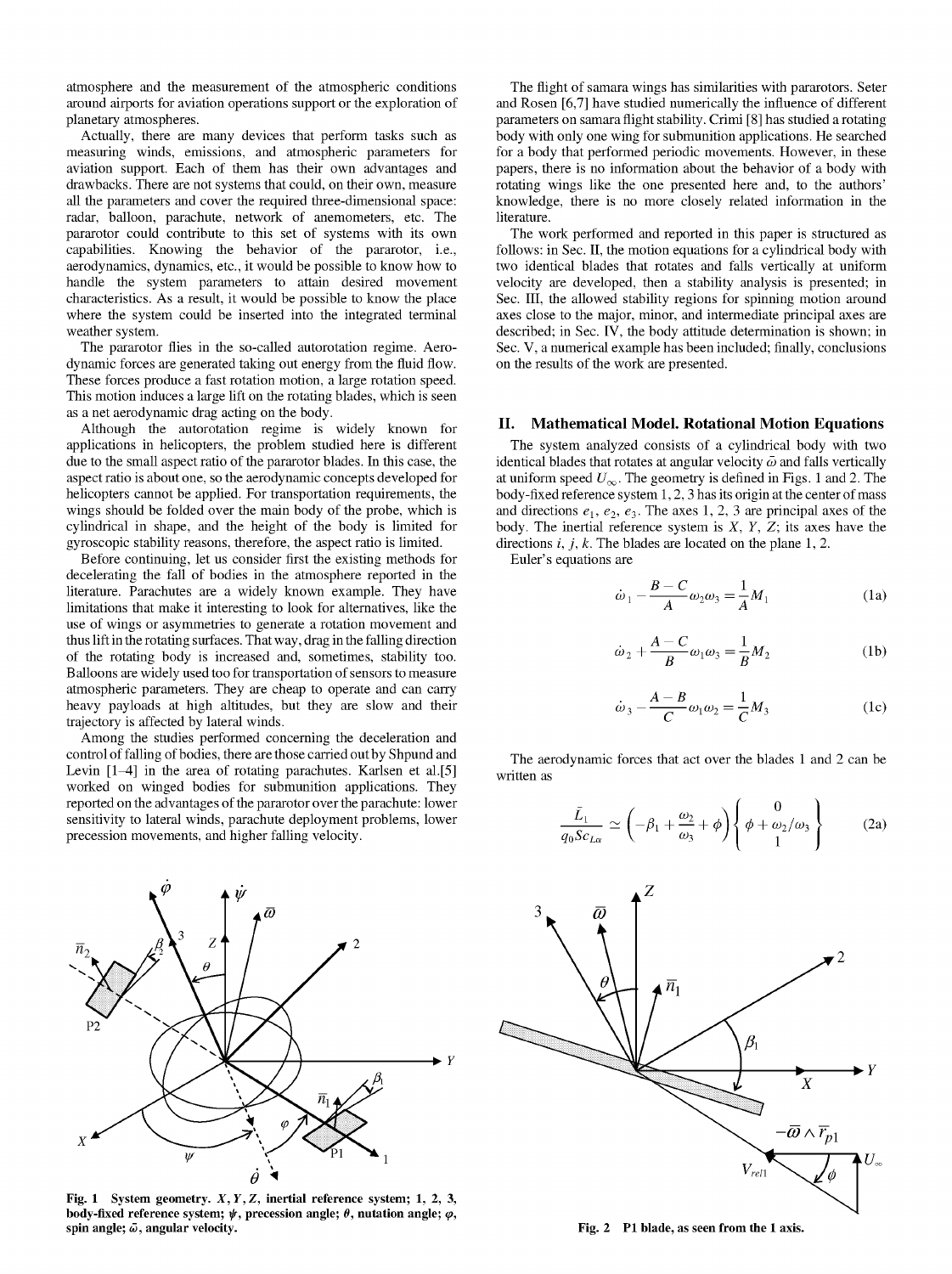$$
\frac{\bar{L}_2}{q_0Sc_{L\alpha}} \simeq \left(-\beta_2 - \frac{\omega_2}{\omega_3} + \phi\right) \begin{Bmatrix} 0\\ \omega_2/\omega_3 - \phi\\ 1 \end{Bmatrix}
$$
 (2b)

$$
\frac{\bar{D}_1}{q_0 S} \simeq c_D(\alpha_1) \begin{Bmatrix} 0\\ -1\\ \frac{\omega_2}{\omega_3} + \phi \end{Bmatrix}
$$
 (2c)

$$
\frac{\bar{D}_2}{q_0 S} \simeq c_D(\alpha_2) \begin{Bmatrix} 0\\1\\ \phi - \frac{\omega_2}{\omega_3} \end{Bmatrix}
$$
 (2d)

The determination of these expressions is too tedious to be included here. However, the readers interested in the details could ask directly to the authors or consult Ref. [9].

To obtain these equations, the following assumptions were considered: 1) the angles of attack, the angle of incidence of the blade and of the flow are all small; and 2) the component along the 1 axis of the relative velocity to the blade does not have an aerodynamic influence. Also, the effect of the higher order terms has been neglected.

The moment of the aerodynamic forces is

$$
\bar{M}_a = \begin{Bmatrix} r_{p12}(L_{13} + D_{13} - L_{23} - D_{23}) \\ -r_{p11}(L_{13} + D_{13} - L_{23} - D_{23}) \\ r_{p11}(L_{12} + D_{12} - L_{22} - D_{22}) \end{Bmatrix}
$$
 (3)

where  $r_{pi}$  is the coordinate of the center of pressure for blade i along j axis. By symmetry,  $r_{p11} = -r_{p21}$  and  $r_{p12} = -r_{p22}$ .  $L_{ij}$  is the lift component along j axis acting on blade i. In the same way,  $D_{ij}$  is the drag component along  $j$  axis acting on blade  $i$ . The center of pressure for blade 1 is determined by  $\bar{r}_{P1} = (r_{p11}, 0, 0)$ .

By using the preceding simplifying assumptions, the equations of rotational motion around the center of mass for the vertical free falling pararotor are

$$
\dot{\omega}_1 - \frac{B - C}{A} \omega_2 \omega_3 = \frac{1}{A} r_{p11} q_0 S c_{\text{mal}} = k_A^{-1} \frac{1}{t_c^2 2 c_{L\alpha}} c_{\text{mal}}
$$

$$
= -\frac{k_A^{-1}}{t_c^2} k_{21} \left( \delta_\beta - \frac{\omega_2}{\omega_3} \right)
$$
(4a)

$$
\dot{\omega}_2 + \frac{A - C}{B} \omega_1 \omega_3 = \frac{1}{B} r_{p11} q_0 S c_{\text{ma}2} = k_B^{-1} \frac{1}{t_c^2 2 c_{L\alpha}} c_{\text{ma}2}
$$

$$
= \frac{k_B^{-1}}{t_c^2} \left( \delta_\beta - \frac{\omega_2}{\omega_3} \right)
$$
(4b)

$$
\dot{\omega}_3 - \frac{A - B}{C} \omega_1 \omega_2 = \frac{1}{C} r_{p11} q_0 S c_{\text{ma}3} = \frac{1}{t_c^2 2 c_{L\alpha}} c_{\text{ma}3} \n= \frac{1}{t_c^2} \left[ \phi \alpha_0 + \frac{\omega_2}{\omega_3} \left( \frac{\omega_2}{\omega_3} - \delta_\beta \right) - \frac{c_D(\alpha_0)}{c_{L\alpha}} \right]
$$
\n(4c)

where:

$$
\beta_1 = \beta_0 + \delta_\beta \qquad \beta_2 = \beta_0 - \delta_\beta \qquad \alpha_0 = \phi - \beta_0
$$

$$
k_A = \frac{A}{C}; \qquad k_B = \frac{B}{C}; \qquad k_{21} = \frac{r_{p12}}{r_{p11}}
$$

$$
t_c^2 = \frac{C}{2c_{L\alpha}r_{p11}q_0S} = \frac{C}{2c_{L\alpha}r_{p11}S_{\frac{1}{2}}\rho(r_{p11}\omega_0)^2} = \frac{C}{c_{L\alpha}I_a\omega_0^2}
$$
(5)

and  $I_a = \rho S r_{p11}^3$  is a parameter that represents the moment of inertia of the air mass influenced by the blade motion. The characteristic time  $t_c$  associated to the moment of the aerodynamic forces indicates that the evolution for one given configuration is faster as  $\omega_0$  increases  $(\omega_0 = \omega_3)$ .

With further assumptions, Eq. (4c) can be uncoupled from the others. Actually, it is known from the experiments that  $\omega_3$  is constant,  $\omega_3 = \omega_0$ , where  $\omega_0$  is the solution of Eq. (4c) when  $\dot{\omega}_3 = 0$  and  $\omega_1$ ,  $\omega_2 \ll 1 / t_c^2$ . Therefore, the first two Eqs. (4a) and (4b) can be solved together, separated from the third. The system can be written as follows

$$
\frac{B-C}{A}\frac{\omega_2}{\omega_0} = \frac{k_A^{-1}k_{21}}{t_c^2\omega_0^2} \left(\delta_\beta - \frac{\omega_2}{\omega_0}\right)
$$
(6a)

$$
\frac{A-C}{B}\frac{\omega_1}{\omega_0} = \frac{k_B^{-1}}{t_c^2 \omega_0^2} \left(\delta_\beta - \frac{\omega_2}{\omega_0}\right)
$$
 (6b)

Defining the coefficients

$$
a_{11} = 0 \t a_{12} = (B - C)/A + k_{21}/(k_A t_c^2 \omega_0^2)
$$
  
\n
$$
a_{21} = (A - C)/B \t a_{22} = 1/(k_B t_c^2 \omega_0^2) = I_a c_{L\alpha}/B
$$
  
\n
$$
b_1 = k_{21}/(k_A t_c^2 \omega_0^2) \delta_\beta = (I_a c_{L\alpha} k_{21}/A) \delta_\beta
$$
  
\n
$$
b_2 = 1/(k_B t_c^2 \omega_0^2) \delta_\beta = (I_a c_{L\alpha}/B) \delta_\beta
$$
 (7)

and defining the variables  $x_1 = \omega_1 / \omega_0$  and  $x_2 = \omega_2 / \omega_0$ , and calling  $t = T/\omega_0$ ,  $(\dot{x} = dx/dt = \omega_0 dx/dT = \omega_0 x')$ , the Eqs. (4a) and (4b) can finally be written as follows

$$
\begin{cases} x_1' - a_{12}x_2 = -b_1 \\ x_2' + a_{21}x_1 + a_{22}x_2 = b_2 \end{cases}
$$
 (8)

The solution for the equilibrium is

$$
x_2 = x_{2e} = b_1/a_{12} = \delta_\beta N_e / (N_e - 1)
$$
 (9a)

$$
x_1 = x_{1e} = \frac{b_2}{a_{21}} \left( 1 - \frac{a_{22}b_1}{a_{12}b_2} \right) = -\frac{\delta_\beta}{k_{21}} \frac{C - B}{C - A} \frac{N_e}{1 - N_e}
$$
(9b)

where  $N_e = I_a c_{La} k_{21}/(C - B)$  is called the "stability number." When  $N_e \rightarrow 1$ , there exists a divergence in the position of equilibrium, except that  $\delta_{\beta} = 0$ .

## **A. Stability Analysis**

 $\overline{y}$ 

The stability is analyzed by following the classical method. New variables are defined

$$
x_1 = x_{1e} + X_1
$$

$$
x_2 = x_{2e} + X_2
$$

and from Eq. (8) the following system of equations is obtained:

$$
\begin{cases}\nX_1' - a_{12}X_2 = 0 \\
X_2' + a_{21}X_1 + a_{22}X_2 = 0\n\end{cases}
$$
\n(10)

The solution for the autonomous system Eq. (10) is

$$
\begin{cases}\nX_1 = \alpha_1 e^{kT} \\
X_2 = \alpha_2 e^{kT}\n\end{cases}
$$

The determinant of the system is

 $\begin{vmatrix} k & -a_{12} \\ a_{21} & a_{22} + k \end{vmatrix} = 0$ 

The stability is analyzed from the characteristic equation

$$
k^2 + a_{22}k + a_{12}a_{21} = 0 \tag{11}
$$

where  $tr = -a_{22}$ ,  $det = a_{12}a_{21}$ , and  $\Delta = tr^2 - 4 det$ .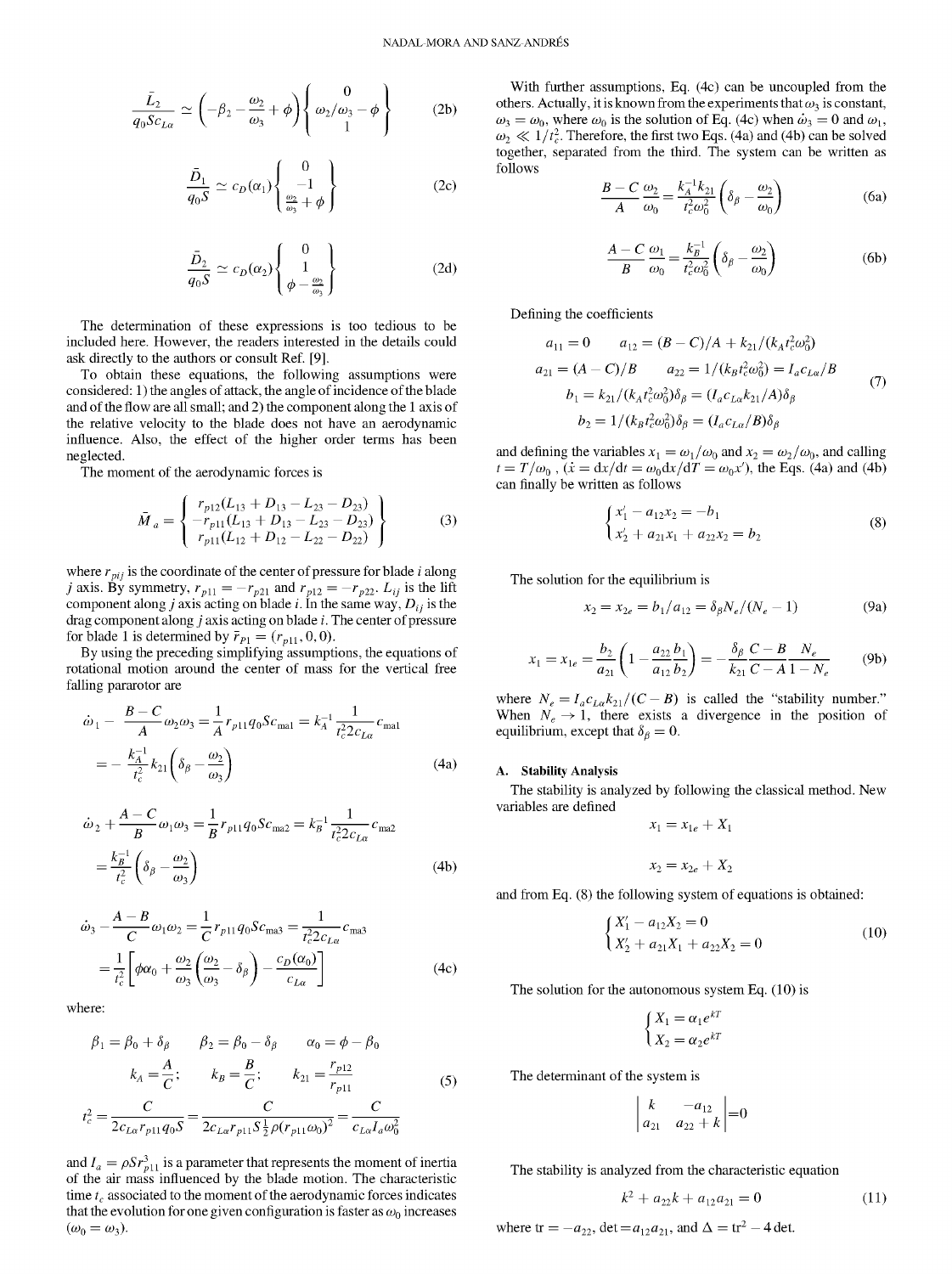The values of the roots of Eq. (11) are

$$
k_{1,2} = \frac{1}{2} \left[ -\frac{1}{k_B t_c^2 \omega_0} + \sqrt{\left(\frac{1}{k_B t_c^2 \omega_0}\right)^2 - 4\left(\frac{B - C}{A} + \frac{k_{21}}{k_A t_c^2 \omega_0^2}\right)\left(\frac{A - C}{B}\right)} \right]
$$
(12)

which define the evolution of the trajectories of the system, either stable or unstable nodes, focuses, or spirals. The following cases appear [10]:

1) A stable node is given when  $k_1 < 0$  and  $k_2 < 0$ ,  $k_{1,2}$  are real and different, tr < 0, det > 0, and  $\Delta$  > 0.

2) A stable spiral is given when  $k_{1,2} = p \pm qi$ ,  $p < 0$ ,  $q \neq 0$ ,  $tr < 0$ , and  $\Delta < 0$ .

3) A stable focus is given when  $k_1 = k_2 < 0$ , tr  $< 0$ , and det =0. The stability limits are  $tr = 0$  and  $det = 0$ .

# 1. *Stable Node*

To attain this condition, the Routh-Hurwitz criteria must be satisfied

$$
-\text{tr} = a_{22} = 1/(k_B t_c^2 \omega_0^2) = c_{La} I_a / B > 0 \tag{13}
$$

$$
\det = a_{12}a_{21} = \left(\frac{B-C}{A} + \frac{k_{21}}{k_A t_c^2 \omega_0^2}\right)\left(\frac{A-C}{B}\right) > 0 \tag{14}
$$

provided that  $\Delta > 0$ .

As by definition it is  $A, B > 0$ , Eq. (14) can be written as

$$
(C - B)(C - A)(1 - N_e) > 0 \tag{15}
$$

If  $C > A$ , B, it must be  $N_e < 1$  to fulfill the condition given by Eq. (15). As  $I_a \ll C$ , B, then  $N_e \ll 1$  and that condition is satisfied in a general case, except when C is very close to B. In such a case, it can happen that  $I_a \cong \overline{C - B}$  and then  $N_e = O(1)$ , and a risk for instability appears.

The condition given by Eq. (13) is always satisfied. In the stability limit  $tr = 0$ , the trajectory is a center, and that occurs when  $1/(k_B t_c^2 \omega_0^2) = c_{La} I_a / B = 0$ ; it should be  $c_{La} = 0$ . This last situation coincides with the classical problem of a rotating body in vacuum.

#### 2. *Stable Spiral*

This case occurs when  $\Delta < 0$ . This condition can be written as

$$
\frac{(C-B)^2}{k_{21}^2 B^2} [N_e^2 - k_e (1 - N_e)] < 0 \tag{16}
$$

where  $k_e = 4k_{21}^2 \frac{B}{A} \frac{C-A}{C-B}$  is the so-called ratio of the moments of inertia in what follows.

It always happens that  $(C - B)^2 / k_{21}^2 B^2 > 0$ , then, to attain a spiral trajectory, the condition  $N_e^2 - k_e (1 - N_e) < 0$  must be fulfilled.

# *3. Stable Focus*

This type of trajectory will arise when the condition

$$
N_e^2 - k_e(1 - N_e) = 0\tag{17}
$$

is fulfilled and, therefore, the roots become  $k_1 = k_2 =$  $-1/(2k_Bt_c^2\omega_0)$ ; it is the solution in the limit  $\Delta = 0$ .

# **III. Stability Regions**

As the signs of the differences of moments of inertia have an influence in the stability limits, their relative value should be taken into account. The results of this comparison are shown in the plane  $N_e$ ,  $k_e$  parameters which define the stability regions. The following cases appear.

#### **A. Spinning Motion Close to the Major Axis of Inertia. Inertial Stability.**

In this case,  $A, B < C$ , so according to Eq. (15), the stability region is defined by the condition  $N_e$  < 1. Furthermore, as  $B < C$ , so is  $N_e > 0$ , and as  $B < C$  and  $A < C$ , is  $k_e > 0$ , and so only the first quadrant of the plane *Ne, ke* is allowed.

The limit for the region of spirals (focuses) is given by  $N_e^2 - k_e (1 - N_e) = 0$ . Then,  $k_e = N_e^2/(1 - N_e)$  and the region of spirals is attained when  $k_e > N_e^2/(1 - N_e)$ . These conditions are shown in Fig. 3.

When  $N_e > 1$  (high aerodynamic effects in relation to  $C - B$ ), the system is unstable. This situation does not happen when there are no aerodynamic forces over the body, that is, in the classical problem of a solid body rotating in a vacuum, whose motion is stable under the condition  $A, B < C$ .

## **B. Spinning Motion Close to the Axis of Lower Inertia. Inertial Stability.**

In this case,  $A, B > C$  and, therefore,  $N_e < 0$  and  $k_e > 0$ . And so, only the second quadrant of the plane  $N_e$ ,  $k_e$  is allowed [see condition given by Eq. (15)]. This situation is shown in Fig. 4.

When  $N_e = 0$ , the system follows a center-type evolution. This condition corresponds to a system without aerodynamic forces  $c_{L\alpha}=0.$ 



**Fig. 3 Types of trajectories for the case** *A,B < C.* **Only the first quadrant is allowed.** 



**Fig. 4 Types of trajectories for** *A,B > C.* **Only the second quadrant is allowed.**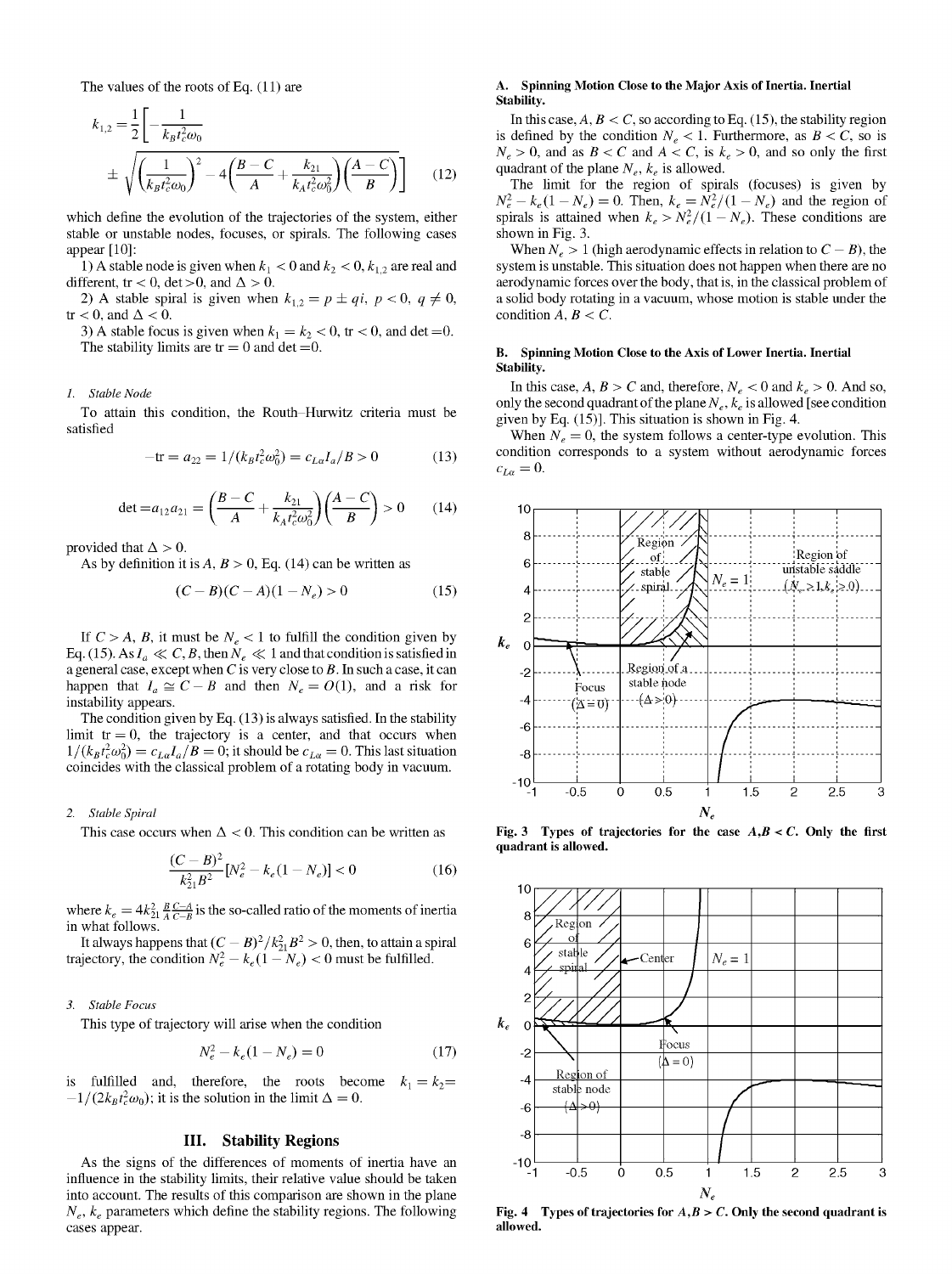

**Fig. 5 Types of trajectories for** *B < C < A.* **Only the fourth quadrant is allowed.** 

## **C. Spinning Motion Close to the Axis of Intermediate Inertia. Case a)** *B < C < A.* **Aerodynamic Stabilization.**

According to Eq. (15), the condition  $N_e > 1$  must hold for a stable system. Furthermore, by definition  $N_e > 0$  and  $k_e < 0$ , therefore, only the fourth quadrant of the plane *Ne, ke* is allowed. The region of spirals is  $k_e < -N_e^2/(N_e - 1)$ , as shown in Fig. 5.

At the limit of the region of spirals, the maximum value of *k<sup>e</sup>* occurs when  $N_e = 2$  [Eq. (17)] and is  $k_e = -4$ .

The condition  $N_e > 1$  is fulfilled whenever B is both lower than and close enough to C, depending also on the values of the other parameters involved in the definition of  $N_e$ .

Therefore, under specific conditions, the system can be stable when it is spinning around an axis close to the intermediate inertia axis. This is because of the stabilizing effect of the aerodynamic forces generated by the blades. Without that contribution the system would be unstable, as it is in the case of rotation in a vacuum.

## **D. Spinning Motion Close to the Axis of Intermediate Inertia. Case b**)  $A \leq C \leq B$ . No Stability.

In this case, only the third quadrant of the plane is allowed  $N_e < 0$ and  $k_e < 0$ . However, since according to Eq. (15), the condition  $N_e > 1$  must be fulfilled for stable motion, there is no stable region allowed.



**Fig. 6 Orientation of the body. X,** *Y,* **Z, inertial reference system; 1, 2,**  3, body-fixed reference system;  $\psi$ , precession angle;  $\theta$ , nutation angle;  $\varphi$ , spin angle. The angular velocity  $\bar{\omega}$  has the Z axis direction.

## **IV. Determination of Body Attitude**

The nutation angle  $\theta$  and spin angle  $\varphi$  (Fig. 1) are determined as follows. The components of the angular velocity  $\bar{\omega}$  in the body-fixed axes are given by the expressions

$$
\omega_1 = \psi \sin \theta \sin \varphi + \theta \cos \varphi \tag{18a}
$$

$$
\omega_2 = \dot{\psi} \sin \theta \cos \varphi - \dot{\theta} \sin \varphi \tag{18b}
$$

$$
\omega_3 = \dot{\varphi} + \dot{\psi}\cos\theta\tag{18c}
$$

For stationary motion, a velocity of nutation is not observed  $\theta = 0$ , therefore, the equation system is reduced to

$$
\omega_1 = \psi \sin \theta \sin \varphi \tag{19a}
$$

$$
\omega_2 = \dot{\psi} \sin \theta \cos \varphi \tag{19b}
$$

$$
\omega_3 = \dot{\varphi} + \psi \cos \theta \tag{19c}
$$

From Eqs. (19a) and (19b), the rotation speed component in the 1-2 plane is given by

$$
\omega_{12} = \sqrt{\omega_1^2 + \omega_2^2} = \dot{\psi}\sin\theta\tag{20}
$$

and the spin angle

$$
\tan \varphi = \omega_1 / \omega_2 \tag{21}
$$

Obviously, for the stationary case,  $\omega_1$  and  $\omega_2$  are constants. Therefore, from Eq. (21) it results that  $\varphi$  remains constant and  $\dot{\varphi} = 0$ . Then, from Eq. (19c), it follows that

$$
\omega_3 = \dot{\psi} \cos \theta \tag{22}
$$

From Eqs. (20) and (22), it is obtained



**Fig. 7 Upper and side views of the model with dimensions and nomenclature.**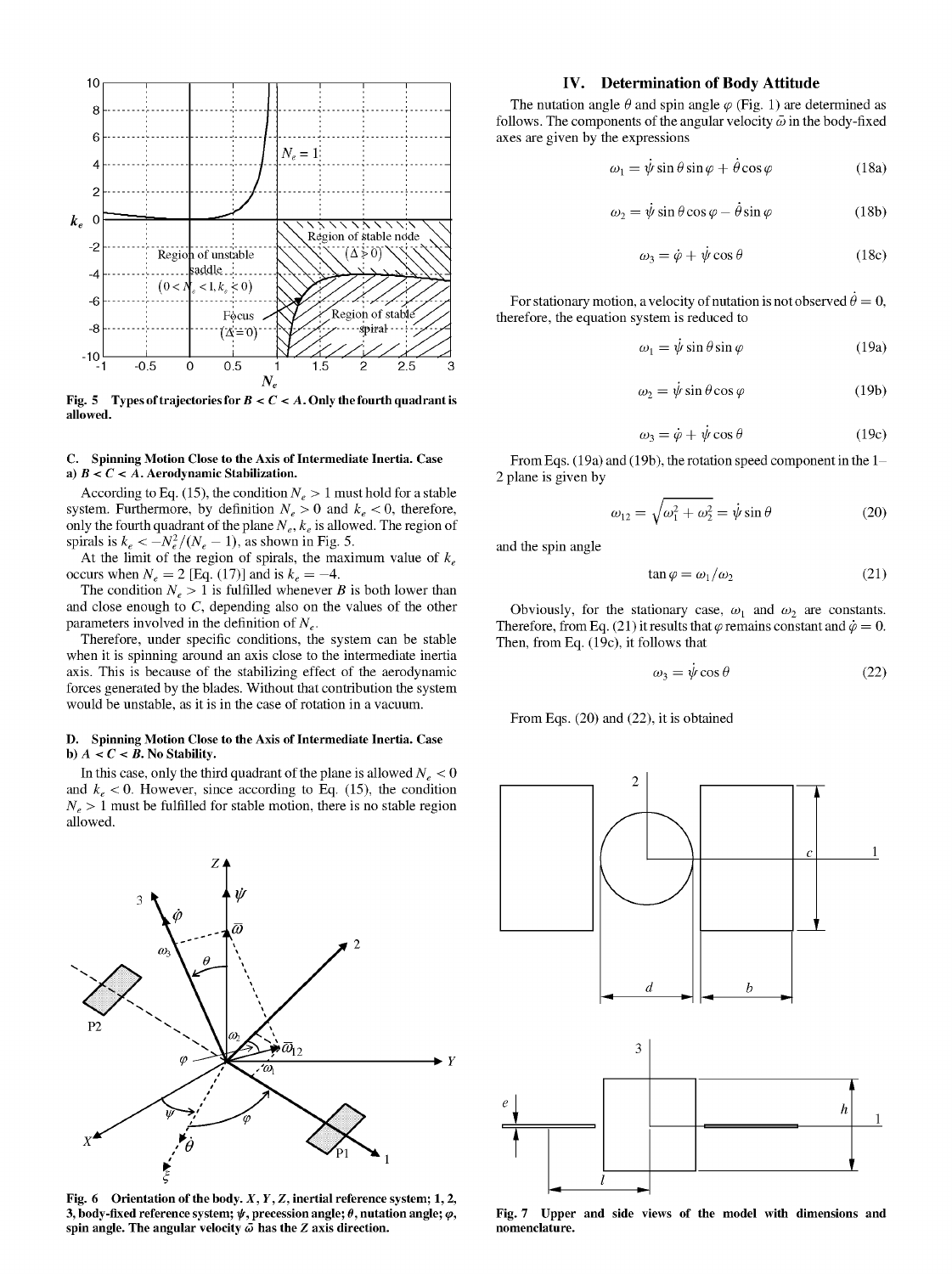**Table 1 Model dimensions and inertia moments (nomenclature in Fig. 7)** 

|              | Body dimensions, m |      |      |      |       |      | Inertia moments, $10^4$ kg $\cdot$ m <sup>2</sup> |      |      |  |
|--------------|--------------------|------|------|------|-------|------|---------------------------------------------------|------|------|--|
| Case         |                    |      | n    | c    | e.    |      |                                                   |      |      |  |
| А,<br>B < C  | 0.1                | 0.05 | 0.1  | 0.1  | 0.001 | 0.1  |                                                   | 15   | 20   |  |
| А,<br>B > C  | 0.1                | 0.2  | 0.1  | 0.1  | 0.001 | 0.1  | 168                                               | 174  | 59   |  |
| B <<br>C < A | 0.04               | 0.06 | 0.02 | 0.18 | 0.001 | 0.04 | 1.34                                              | 1.13 | 1.25 |  |

**Table 2 Model stability analysis** 

|           | Motion stability parameters |          | Stability regions attained, trajectory type |
|-----------|-----------------------------|----------|---------------------------------------------|
| Case      |                             |          |                                             |
| A, B < C  | 0.026                       | 0.69     | 1st quadrant, stable spiral                 |
| A, B > C  | $-0.001$                    | 0.203    | 2nd quadrant, stable spiral                 |
| B < C < A | 0. ID                       | $-2.942$ | 4th quadrant, unstable saddle               |

$$
\tan \theta = \omega_{12}/\omega_3 \tag{23}
$$

From Eqs. (21) and (23), it follows that  $\bar{\omega}$  is a vector along the Z axis direction, as it is shown in Fig. 6. Then, the motion of the body is just pure precession ( $\dot{\psi} \neq 0, \dot{\varphi} = \theta = 0$ ) at a constant speed, given by  $\psi = \omega_3 / \cos \theta$ .

Substituting Eqs. (6a) and (6b) in Eq. (21), the spin angle is obtained from Eq. (21)

$$
\tan \varphi = \frac{\omega_1}{\omega_2} = \frac{1}{k_{21}} \frac{B - C}{A - C}
$$
 (24)

where it is also seen that the spin angle is kept constant and depends only on the mass distribution and the position of the blades, and does not depend on the pitch difference between the blades  $\delta_{\beta}$ .

From the solution for the equilibrium, Eqs. (9) and (10), the nutation angle can be obtained by

$$
\tan \theta = I_a c_{L\alpha} \frac{\delta_\beta}{N_e - 1} \sqrt{\frac{1}{(C - A)^2} + \frac{k_{21}^2}{(C - B)^2}}
$$
  
=  $-\left(\frac{N_e}{1 - N_e}\right) \delta_\beta \sqrt{1 + \frac{1}{k_{21}^2} \left(\frac{C - B}{C - A}\right)^2}$   
=  $-\left(\frac{N_e}{1 - N_e}\right) \delta_\beta \sqrt{1 + \tan^2 \varphi} = -\left(\frac{N_e}{1 - N_e}\right) \frac{\delta_\beta}{|\cos \varphi|}$  (25)

It is deduced that, for small angles of nutation, the nutation angle is proportional to the pitch difference between the blades  $\delta_{\beta}$ .

The Eqs. (21) and (23) could be used also in the nonsteady case (small motions around the equilibrium position) if  $\theta$  and  $\dot{\varphi}$  are small enough compared with the other terms in Eq. (18).

## **V. Numerical example**

A numerical example of the stability analysis and body attitude determination is presented in this section. To develop it, an aluminum solid body composed of both a cylinder and blades with different relative dimensions, which produce different relations between the principal moments of inertia, is considered. A scheme of the body is shown in Fig. 7 and the model dimensions used for the example are summarized in Table 1.

Assuming that the center of pressure lies on 25% of the chord and 60% of the span of the blades [9], and that  $\rho = 1.22 \text{ Kg/m}^3$  and  $c_{La} = 3.4$  [9], the motion stability parameters  $N_e$  and  $k_e$  are obtained and the allowed stability regions and trajectory types are determined (Table 2).

Table 3 Body attitude.

| Case         | $\varphi$ , degrees | $\theta$ , degrees |  |
|--------------|---------------------|--------------------|--|
| $A, B \lt C$ | 64.3                | $-0.12$            |  |
| A, B > C     | 77.7                | 0.01               |  |
| B < C < A    | $-50.9$             | 0.35               |  |

To determine the body attitude, a pitch difference between the blades  $\delta_{\beta} = 2^{\circ}$  is assumed. The spin and nutation angles analyzed in the preceding three cases are shown in Table 3.

# **VI. Conclusions**

As it is mentioned in preceding sections, the motion equations for the free falling pararotor have been obtained and the motion stability analyzed. From this last analysis, the following conclusions can be drawn:

1) Depending on the inertia axis, close to which the body spins, different types (nodes, spirals, focuses) of stability appear at different regions of the stability diagram.

2) The aerodynamic forces acting on the blades contribute to stability in the case of spin close to the intermediate inertia axis  $B < C < A$ , but when  $A < C < B$ , there is no stable region allowed.

From the determination of the position of the body by the angles of nutation and spin, it can be concluded that

1) The rotation speed vector  $\bar{\omega}$  follows the inertial Z axis direction and the motion of the body is just pure precession at a constant speed.

2) The spin angle is kept constant and depends only on the mass distribution and the position of the blades and (in a first approximation) does not depend on the pitch difference between the blades  $\delta_{\beta}$ .

3) For small angles of nutation, the nutation angle is proportional to the pitch difference between the blades  $\delta_{\beta}$ . If  $\delta_{\beta} = 0$ , there is no nutation angle, and so the 3 axis follows the inertial Z axis direction.

4) For a given body,  $\delta_{\beta}$  could be determined to obtain a given body attitude (nutation angle) that could be useful for a desired application. The changes in  $\delta_{\beta}$  do not modify the spin angle.

5) In wind tunnel tests, it was observed that the drag in the falling direction decreases as the nutation angle increases [11], and so fora given body,  $\delta_{\beta}$  could also be used to modify the falling speed.